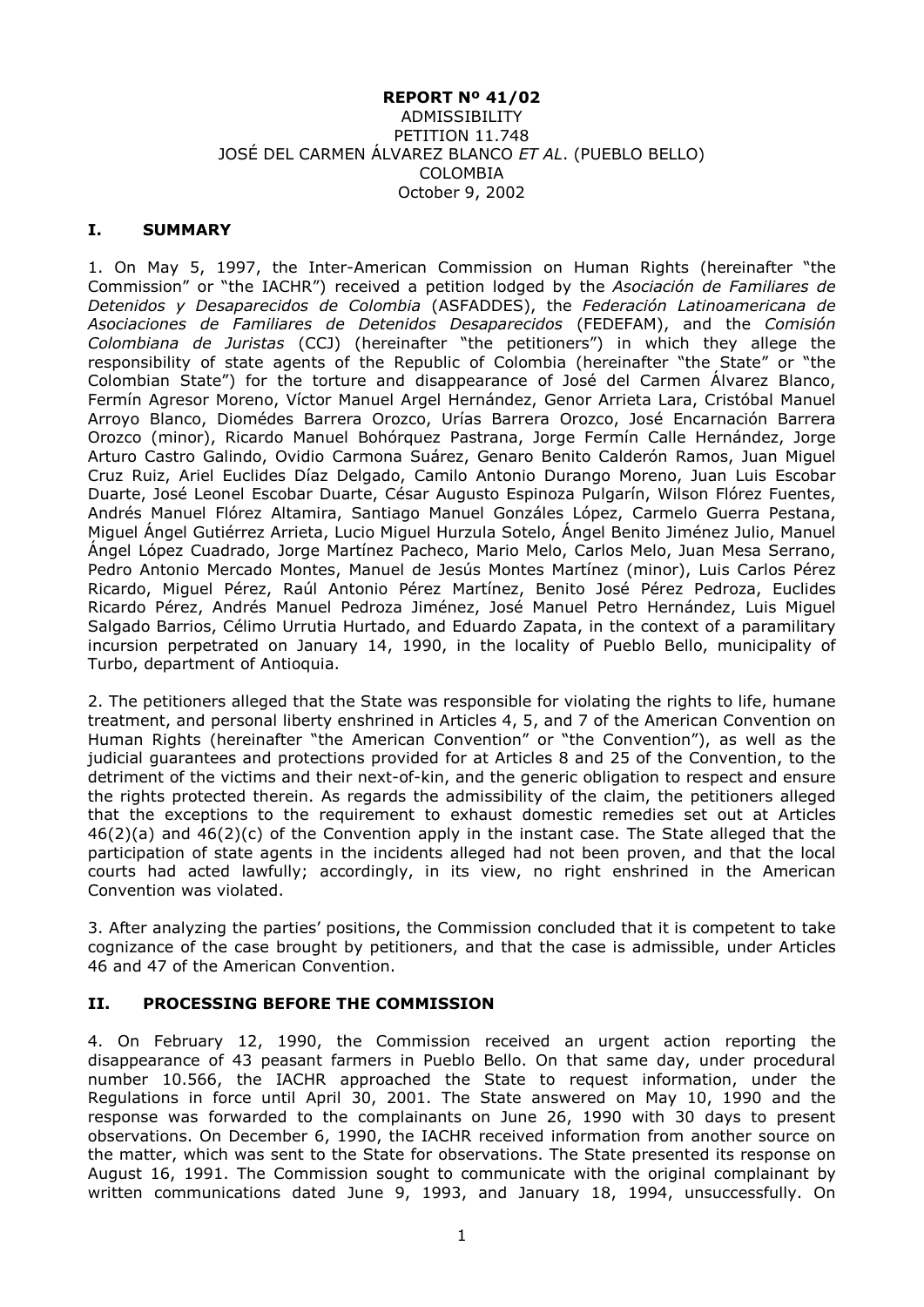January 3, 1997, the Commission requested up-to-date information on the matter from the State.

5. On May 5, 1997, the Commission received a petition filed by ASFADDES, FEDEFAM, and the CCJ, regarding the same facts, alleging violations of the American Convention, and it began a new procedure under number 11.748. On May 7, 1997, the Commission informed the Colombian State that it had opened case 11.748, and gave it 90 days to answer the petition. On May 20, 1997, the State communicated with the IACHR in order to refer to the procedure initiated under number 10.566; in response, on May 28, 1997, the Commission informed both parties that the facts that are the subject of this matter would be consolidated and processed under file 11.748. On June 12, 1997, the petitioners provided additional information, which was sent to the State for observations on June 24, 1997.

6. On February 24, 1998, during the 98th session, a hearing was held in which the petitioners submitted additional information. On March 3, 1998, the Commission informed both parties that it was placing itself at their disposal to seek a friendly settlement, and gave them 30 days to respond. The State sought an extension, which was granted on April 16, 1998. On March 31, 2000, the Commission informed the state that the Center for Justice and International Law had joined the proceeding as co-petitioner.

7. On October 10, 2000, during its 108th session, the Commission held a hearing with the participation of both parties. On November 3, 2000, the Commission forwarded the information presented by the petitioners in the hearing to the State and gave them 30 days to submit observations. The State submitted its observations on December 5, 2000.

### **III. THE PARTIES' POSITIONS**

### **A. The petitioner's position**

8. The petitioners allege that in the evening of January 14, 1990, approximately 60 armed men, wearing uniforms, arrived at the district of Pueblo Bello, municipality of Turbo, department of Antioquia, in two trucks and forced their way into several homes and an evangelical church in search of its inhabitants. The armed men took several persons and forced them to lie face down in the main plaza, after which they selected 43 peasant farmers, bound and gagged them, and took them; they were never again seen alive. Before leaving in the direction of San Pablo de Urabá, the armed men set three buildings ablaze and stated to the inhabitants of Pueblo Bello: "this is so you'll respect 'los Tangueros,'" presumably referring to the paramilitary group directed at that time by Fidel Castaño, from the farm known as "Las Tangas," situated on the banks of the Sinú river, in the department of Córdoba.

9. The information provided indicates that the paramilitary vehicles passed through two checkpoints guarded by the Vélez and Cóndor Battalions, without being detained or questioned. The petitioners allege that the 43 peasants forcibly taken were taken to the Santa Mónica farm in the department of Córdoba, where then-paramilitary leader Fidel Castaño was awaiting them. They state that the peasants were interrogated and brutally tortured there, their veins punctured, their eyes perforated, their ears sawed off, their genitalia mutilated. Finally they were executed, one by one.

10. On the issue of the responsibility of state agents, the petitioners allege first that the paramilitary offensive resulted from Army accusations against the peasants of Pueblo Bello. They allege that the members of the Army interpreted the passive attitude assumed by these peasants in response to an incident in which cattle was stolen from Fidel Castaño as a symbol of their alleged affiliation with the guerrillas. In addition, they allege that the authorities posted at the military bases and checkpoints at San Pedro de Urabá not only permitted the transit of the paramilitary vehicles, but also collaborated directly with the illegal armed group. According to the petitioners' allegations, once the incident was over, members of the community of Pueblo Bello went to the military bases to request information as to the whereabouts of the persons disappeared, and allegedly later became targets of acts of intimidation.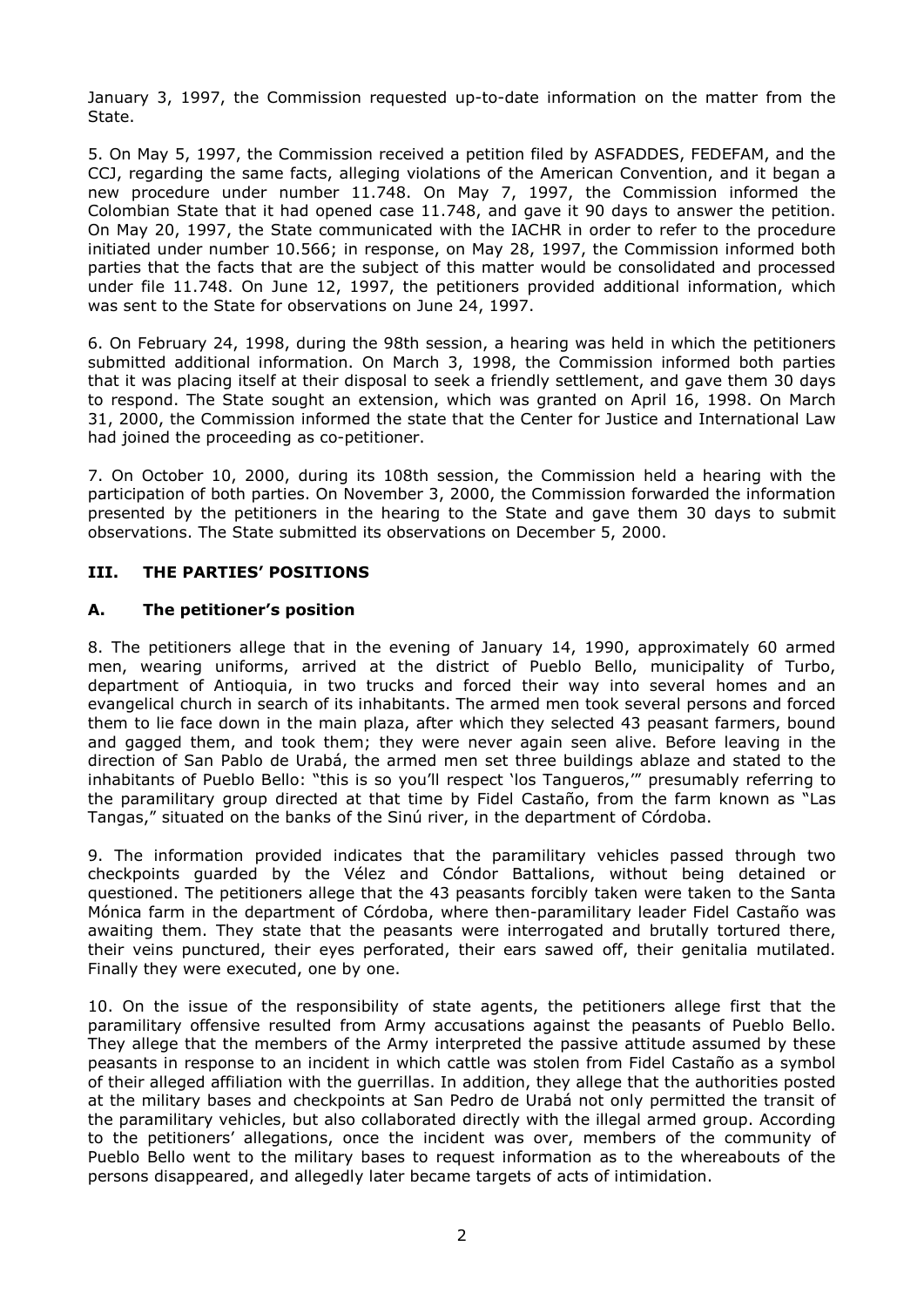11. The petitioners allege that in April 1990, 24 bodies were exhumed from the Las Tangas farm, six of which were identified<sup>1</sup> as peasant farmers from Pueblo Bello. All the other victims presumably remained disappeared. They allege that even though there are indicia suggesting the location of the other corpses, the steps needed to perform new exhumations had not been taken.

12. As for the investigation by the judicial authorities, the petitioners allege that the activity of the Public Order jurisdiction in Medellín and of the Office of the Regional Prosecutor (*Fiscalía Regional Delegada*) did not lead to the total clarification of the facts nor to punishment of the persons responsible. They argue that even though the criminal liability of 13 persons was verified, as set out in the bases of the judgment handed down May 26, 1997, by the Regional Court (*Juzgado Regional*) of Medellín, only one of them was found guilty (José Aníbal Rodríguez Urquijo) and three were imprisoned (José Aníbal Rodríguez Urquijo, Héctor de Jesús Narváez, and Pedro Hernán Ozaga Pantoja). They allege that the participation of other persons accused of being involved was not looked into, and that the steps needed to recover the victims' corpses were not taken. Seven years after the facts, the liability of several civilians for the death of six of the victims was established, but the violations committed to the detriment of the rest continue in impunity, and their bodies disappeared. Several of the accused were tried *in absentia* and were never arrested. The petitioners also allege that the trials held in the military criminal courts violate the principles of impartiality and independence safeguarded by the American Convention.

13. The petitioners allege, therefore, that the Colombian State is responsible for violations of Articles 4, 5, 7, 8, and 25 of the American Convention. They argue that the State should make reparation for these violations by punishing the persons responsible, locating the remains of the victims and identifying them, and paying compensation to the next-of-kin.

14. With respect to the admissibility of the claim, they argue that in this case, the admissibility requirement set forth at Article 46(1) of the American Convention does not apply, by application of the exceptions to the requirement of prior exhaustion of domestic remedies, provided for at Articles  $46(2)(a)$  and  $46(2)(c)$ . They allege that the State has been tardy in establishing the death of 37 of the victims before the Colombian ordinary justice system. Moreover, they allege that the remedy used to clarify the responsibility of the Army members allegedly involved in the fact–the military criminal justice system–is not adequate in the terms of Article 46(2)(a) of the American Convention.

# **B. The State's position**

15. As regards the alleged participation of state agents in the facts that are the subject matter of this case, the State argues that the members of the Army allegedly involved were acquitted by decisions handed down in the regular courts, the military criminal courts, and the disciplinary regime. The State is of the view that these decisions are reasoned and conclude that there was no link between the state agents and the acts committed by the paramilitary groups. They allege that the petitioners' assertions are based on evidence produced before the local courts that has been taken out of context.<sup>2</sup>

16. The State alleges that the internal judicial mechanisms aimed at clarifying the facts and judging the persons responsible have worked and that they continue in the effort to locate the bodies of the other victims.<sup>3</sup> Concretely, it presents information on the proceeding in which the Office of Regional Prosecutors in Medellín handed down an indictment of 13 civilians on November 10, 1995. In the same act, it was decided to investigate three others accused of forming armed groups, which was later confirmed by the Office of the Prosecutor before the *Tribunal Nacional*. The State notes that in March and April 1995, exhumation work was done in which some of the victims were located and identified.<sup>4</sup> On May 26, 1997, the Regional Court

-

<sup>&</sup>lt;sup>1</sup> The bodies found apparently belonged to Andrés Manuel Pedroza, Juan Luis Escobar Duarte, Leonel Escobar Duarte, Ovidio Carmona Suárez, Ricardo Bohórquez, and Jorge David Martínez.

<sup>2</sup> Communication from the Ministry of Foreign Affairs of the Republic of Colombia, December 5, 2000.

<sup>3</sup> Id.

<sup>4</sup> Id.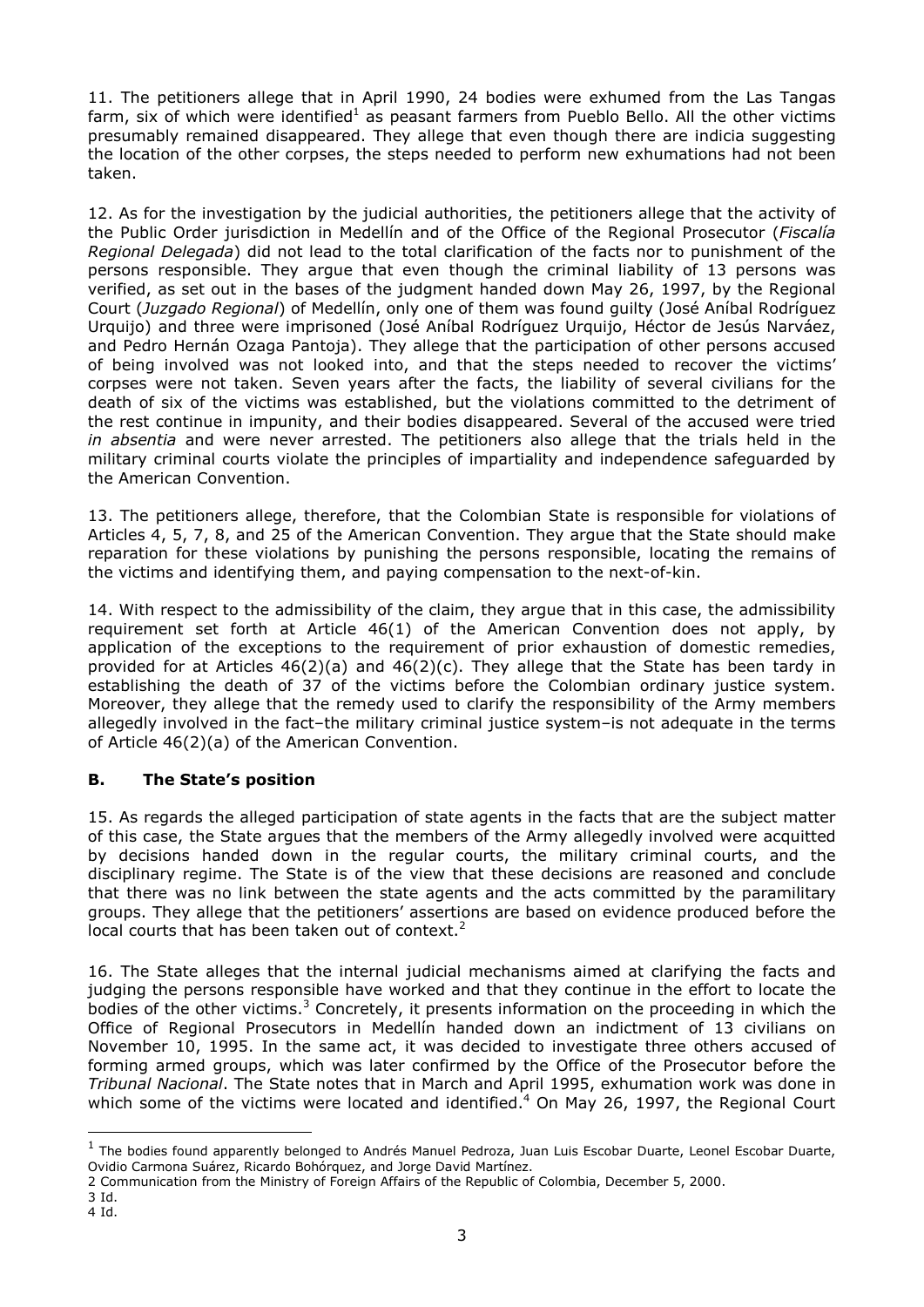of Medellín found Fidel Castaño Gil and nine other persons guilty and sentenced them to 12 to 30 years in prison, and the payment of fines for the crimes of multiple homicide, conspiracy, kidnapping, illegal possession of arms for exclusive use of the official forces, and violation of Decree 1194 of 1997. The verdict was appealed and on December 30, 1997, the *Tribunal Nacional* nullified the proceeding with respect to those victims from Pueblo Bello whose remains had not been found. The State indicates that this judgment modified the penalties and ordered an investigation into co-conspirators not included in the original indictment.<sup>5</sup> It alleges that Mr. José Rodríguez Urquijo accepted the charges of kidnapping for extortion, aggravated homicide, and formation of paramilitary groups in this trial, and was sentenced to 22 years in prison after pleading guilty. The case was referred to the Supreme Court of Justice on a motion for cassation.

17. As regards the trial of Army members for their alleged participation in the facts that are the subject matter of the instant case, the State refers to four decisions of the military criminal courts. First, on January 21, 1992, two resolutions of acquittal were handed down. On September 11, 1995, the General Command of the Colombian Armed Forces issued a writ of prohibition in which it ruled that there were not sufficient grounds to formally open a criminal investigation. Finally, on April 14, 1998, the National Army stated its position and argued that associating the Armed Forces with the facts is based merely on assumptions and generic accusations, not any concrete evidence. Therefore, it concludes that given the results of the judicial and disciplinary investigations, liability is attributable exclusively to the paramilitary group, and not to members of the Army.<sup>6</sup>

18. The State also reports that on November 27, 1991, the Office of the Delegate Procurator for Human Rights decided to archive two disciplinary proceedings against two Army officers, and to open another investigation into the possible participation of other state agents. On March 10, 1999, charges were filed against an Army lieutenant, but on July 31, 2000, the Office of the Delegate Procurator for Human Rights handed down a ruling absolving the accused of liability.<sup>7</sup>

# **IV. ANALYSIS OF COMPETENCE AND ADMISSIBILITY**

### **A. Competence**

19. The petitioners are authorized by Article 44 of the American Convention to submit complaints to the IACHR. The petition identifies as the alleged victims individual persons with respect to whom Colombia undertook to respect and ensure the rights enshrined in the American Convention. As regards the State, the Commission notes that Colombia has been a State Party to the American Convention since July 31, 1973, when the respective instrument of ratification was deposited. Accordingly, the Commission is competent *ratione personae* to examine the petition.

20. The Commission is competent *ratione loci* to take cognizance of the petition insofar as it alleges violations of rights protected in the American Convention in the territory of a State party to that treaty. The IACHR is competent *ratione temporis* since the obligation to respect and ensure the rights protected in the American Convention was already in force for the State at the time when the incidents are alleged to have occurred. Finally, the Commission is competent *ratione materiae* because the petition alleges violations of human rights protected by the American Convention.

### **B. Admissibility Requirements**

### **1. Exhaustion of domestic remedies and time period for submitting the petition**

 $^7$  Id.

-

<sup>5</sup> The Commission learned that on March 8, 2001, the Chamber of Criminal Cassation of the Supreme Court of Justice decided not to set aside the ruling challenged by Pedro Hernán Ozaga Pantoja, Judgment of the Chamber of Criminal Cassation of the Supreme Court of Justice of the Republic of Colombia, March 8, 2001.

<sup>6</sup> Communication from the Ministry of Foreign Affairs of the Republic of Colombia, December 5, 2000.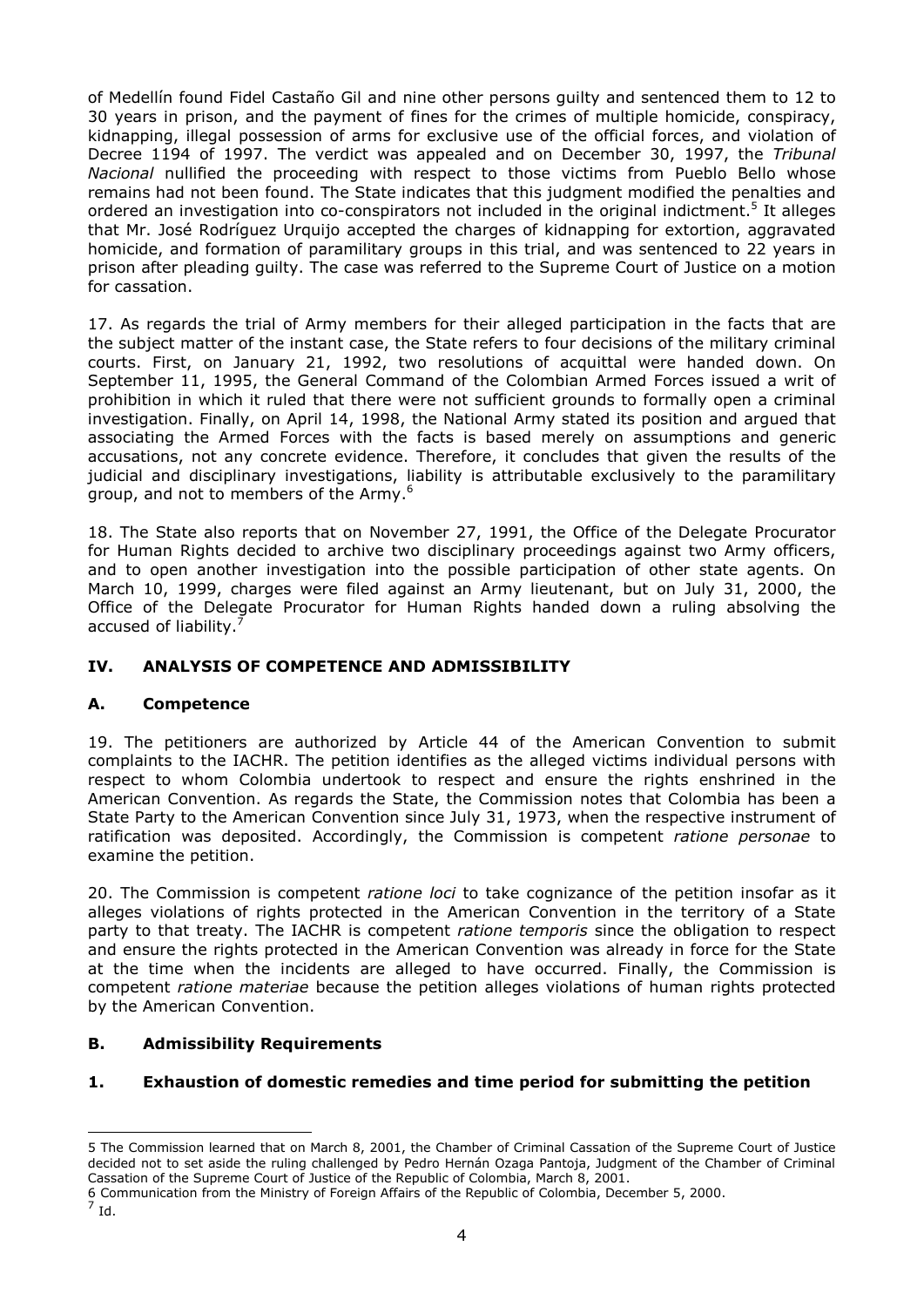21. Article 46(1) of the American Convention establishes prior exhaustion of domestic remedies in the internal jurisdiction of a state as a requirement for a claim to be admissible. In the instant matter, the petitioners allege that the trial of the state agents allegedly involved before the military courts has deprived the victims and their next-of-kin of access to an adequate and effective remedy. In addition, they allege that there has been an unwarranted delay in clarifying the facts, locating the remains of 37 of the victims, and determining the liability of all the civilians involved. Accordingly, they argue that on this occasion the admissibility requirement at Article 46(1) of the Convention does not apply, by application of the exceptions to the requirement of prior exhaustion of domestic remedies set forth in Article 46(2)(a) and (c). The State, for its part, submitted information on the results obtained by the military and ordinary jurisdictions and on the investigations still pending.

22. Article 46(2) of the Convention provides that the requirement of prior exhaustion of domestic remedies does not apply when:

a. the domestic legislation of the state concerned does not afford due process of law for the protection of the right or rights that have allegedly been violated;

b. the party alleging violation of his rights has been denied access to the remedies under domestic law or has been prevented from exhausting them; or

c. there has been unwarranted delay in rendering a final judgment under the aforementioned remedies.

As the Inter-American Court has established, whenever a state alleges that the petitioner has failed to exhaust domestic remedies, it has the burden of showing that the remedies that have not been exhausted are "adequate" to address the infringement alleged, i.e. that these remedies operate suitably within the domestic legal system to protect the legal interests that were violated.<sup>8</sup>

23. The Commission will address the situation of prior exhaustion in the instant matter first with respect to the cases in the military criminal courts, and second with respect to the prospects for the cases before the ordinary courts and the investigations pending.

24. The Commission has repeatedly indicated that the military courts are not an appropriate forum and therefore do not provide an adequate remedy for investigating, trying, or punishing human rights violations enshrined in the American Convention, and allegedly committed by members of the official forces, or with their collaboration or acquiescence.<sup>9</sup> In addition, the Inter-American Court has confirmed that the military criminal justice system is adequate solely for trying members of the military for crimes or offenses which by their very nature are detrimental to legal interests particular to military order.<sup>10</sup> Trial before the military courts of members of the Army allegedly involved in the massacre, by act or omission, is not an adequate remedy for determining their responsibility in the serious violations alleged, in the terms of Article 46(1) of the American Convention.

25. As regards the activity of the ordinary courts, the information provided by both parties indicates that on May 26, 1997, the Regional Court of Medellín, in a first instance proceeding, convicted paramilitary leader Castaño Gil and nine other persons, imposing prison sentences ranging from 12 to 30 years, and ordering that they pay fines for the crimes of multiple homicide, conspiracy, kidnapping, illegal possession of arms that are for exclusive use of the official forces, and violation of decree 1194 of 1997. It should be clarified that more than five years after that verdict, only three of the ten convicted (José Aníbal Rodríguez Urquijo, Héctor de Jesús Narváez, and Pedro Hernán Ozaga Pantoja) are imprisoned. The other arrest warrants have yet to be executed.

-

<sup>8</sup> I/A Court H.R., Velásquez Rodríguez Case, Judgment of July 29, 1988, para. 64.

<sup>9</sup> IACHR, Third Report on the Human Rights Situation in Colombia (1999), p. 175; Second Report on the Situation of Human Rights in Colombia (1993), p. 246; Report on the Situation of Human Rights in Brazil (1997), pp. 40-42. 10 I/A Court H.R., Durand and Ugarte Case, Judgment of August 16, 2000, para. 117.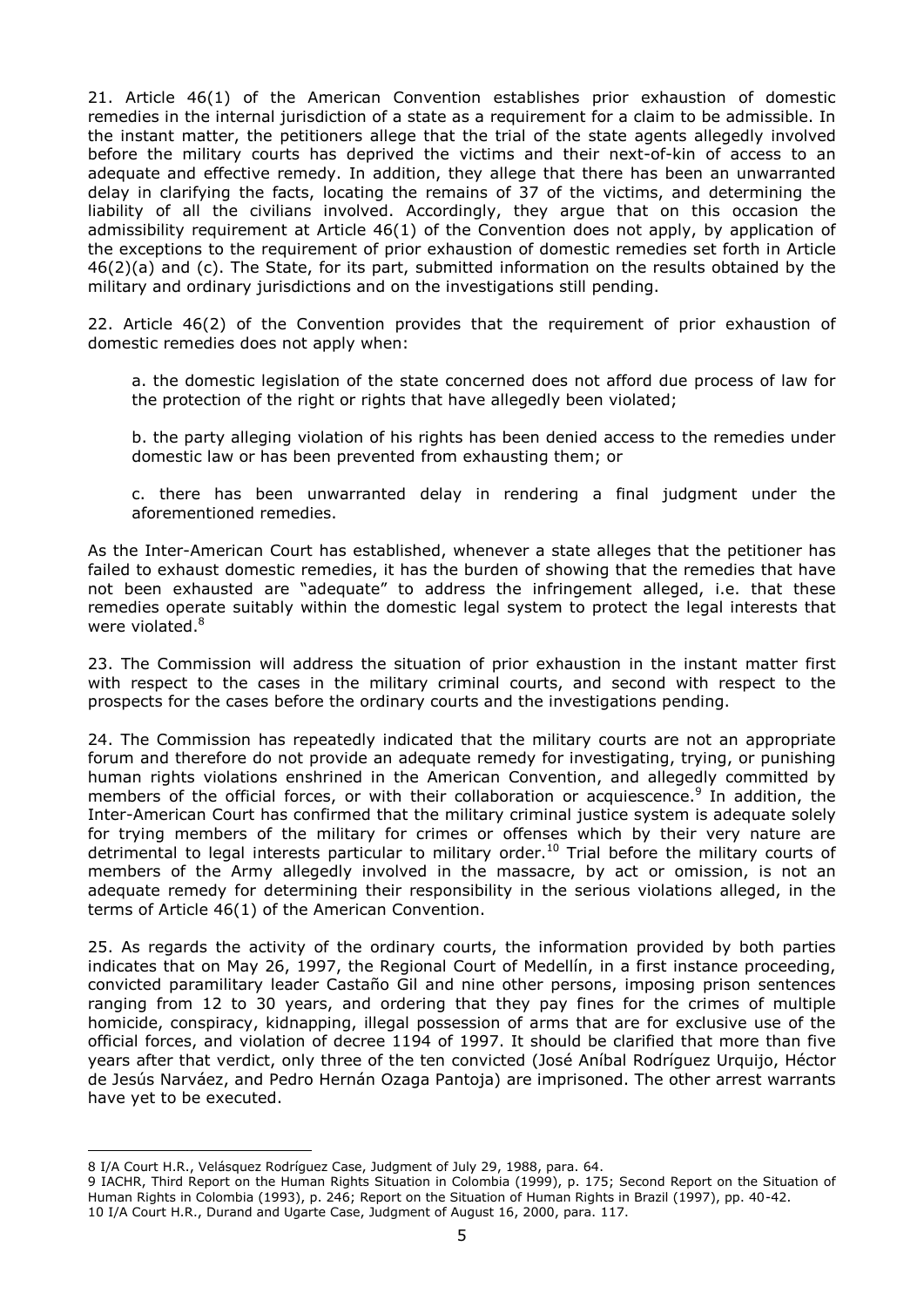26. On December 30, 1997, the *Tribunal Nacional* decreed the nullity of the proceedings with respect to those victims from Pueblo Bello whose remains had not been found, and ordered that the other participants not included in the original indictment be investigated. This investigation remains open, 12 years after the facts. As a general rule, a criminal investigation should be performed promptly to protect the interests of the victims, to preserve the evidence, and even to safeguard the rights of any person who, in the context of the investigation, is considered a suspect. The failure to pursue investigations into several of the participants in the facts of this case, together with the failure to execute the arrest warrant for the paramilitary leader and other persons convicted *in absentia,* are expressions of delay and of the scant prospects for this remedy to be effective for the purposes of the requirement set out at Article  $46(2)$  of the American Convention.<sup>11</sup> As the Inter-American Court has noted, while every criminal investigation must meet a series of legal requirements, the rule of prior exhaustion of domestic remedies must not lead to a halt or delay that would render international action on behalf of the victims ineffective. $^{12}$ 

27. Therefore, given the characteristics of this case, the Commission considers that the exceptions provided for at Article  $46(2)(a)$  and (c) of the American Convention apply, accordingly, the requirement to exhaust domestic remedies does not apply. Nor does the sixmonths requirement at Article 46(1)(b) of the Convention, as the petition was presented within the reasonable time referred to in Article 32(2) of its Rules of Procedure for cases in which there has been no firm decision prior to lodging the petition.

28. All that remains to be noted is that invoking the exceptions to the prior exhaustion requirement of Article 46(2) of the Convention is closely linked to the determination of the possible violation of certain rights set forth therein, such as the guarantees of access to justice. Nonetheless, Article 46(2), by its nature and purpose, is a rule that stands autonomously from the substantive provisions of the Convention. Therefore, the determination as to whether the exceptions to the rule of prior exhaustion of domestic remedies provided for at Article 46(2) are applicable to the case in question should be done prior to and separate from the analysis of the merits, since it depends on a different standard of appreciation from that used to determine violations of Articles 8 and 25 of the Convention. It should be clarified that the causes and effects that have impeded the exhaustion of domestic remedies in the instant case will be analyzed, as relevant, in the Report the Commission adopts on the merits of the dispute, to determine whether indeed violations of the American Convention have taken place.

### **2. Duplication of procedures and** *res judicata*

29. It does not appear from the file that the subject matter of the petition is pending before any other procedure for international settlement, or that it is substantially the same as a petition already examined by this or any other international body. Therefore, the requirements set forth at Articles  $46(1)(c)$  and  $47(d)$  of the Convention have been met.

### **3. Characterization of the facts alleged**

30. The Commission considers that the petitioners' allegations of violations of the right to life, the right to humane treatment, and the right to personal liberty, as well as the rights to a fair trial and to judicial protections, in the matter addressed herein, tend to establish violations of the rights of the victims and their next-of-kin, enshrined in Articles 1(1), 4, 5, 7, 8, and 25 of the American Convention. From the information provided by the parties, it appears that two of the victims, Manuel de Jesús Montes Martínez and José Encarnación Barrera Orozco, were minors; therefore, when deciding on the merits of the case, the IACHR shall determine whether it is appropriate to examine the international obligations of the State with respect to Article 19 of the American Convention.

<sup>-</sup>11 See Admissibility Report Nº 57/00, *IACHR Annual Report 2000*, para. 44.

<sup>12</sup> I/A Court H.R., *Velásquez Rodríguez Case*, Preliminary Objections, Judgment of June 26, 1987, para. 93.